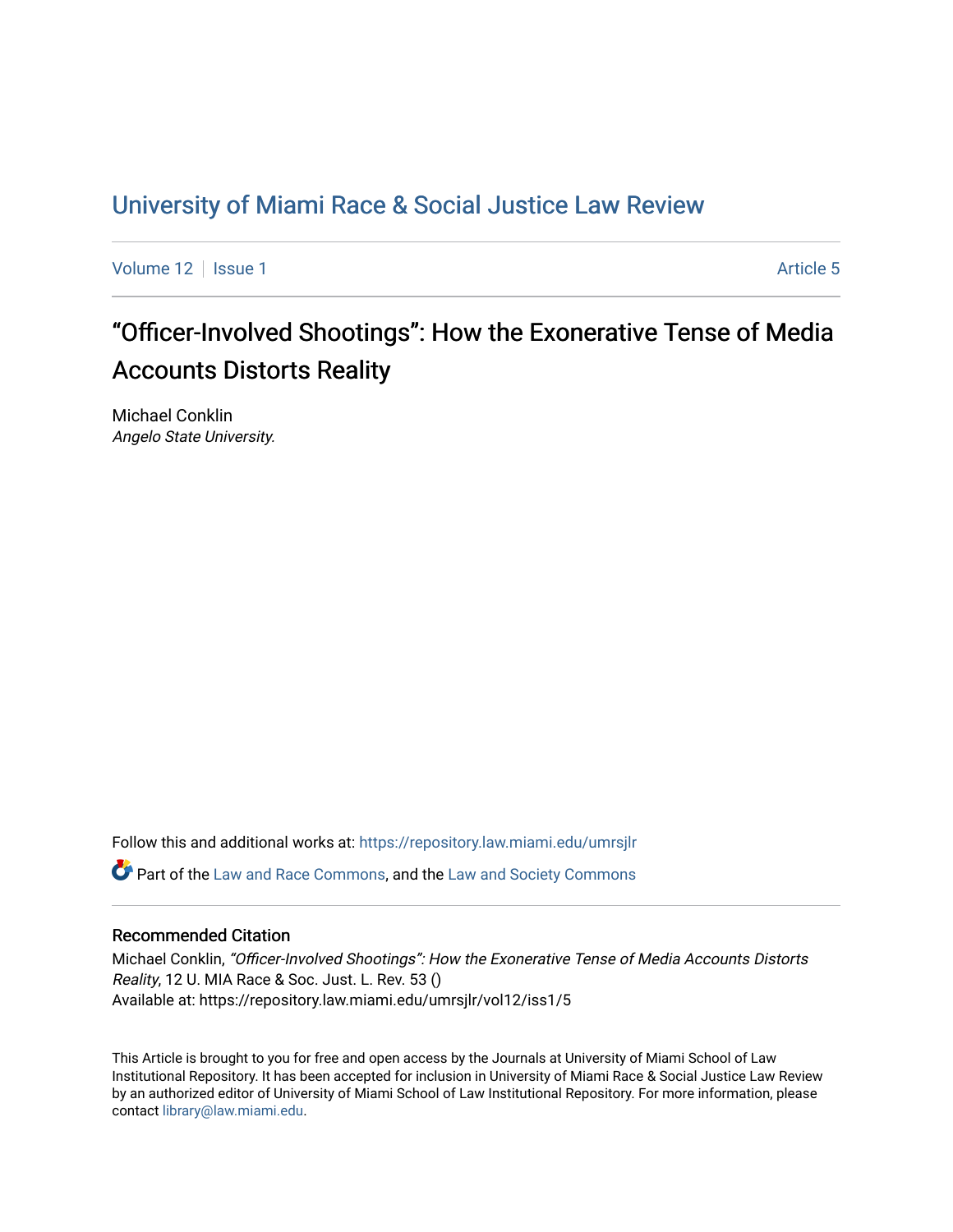## "Officer-Involved Shootings":

## How the Exonerative Tense of Media Accounts Distorts Reality

Michael Conklin\*

*In "Officer-Involved Shootings": How the Exonerative Tense of Media Accounts Distorts Reality, the author examines how the use of passive language absolves officers from public and media accountability after a shooting. This Article reports the findings of a first-of-its-kind study designed to measure how the use of the phrase "officer-involved shooting" affects public perceptions of police behavior justifications.*

### TABLE OF CONTENTS

Powell Endowed Professor of Business Law, Angelo State University.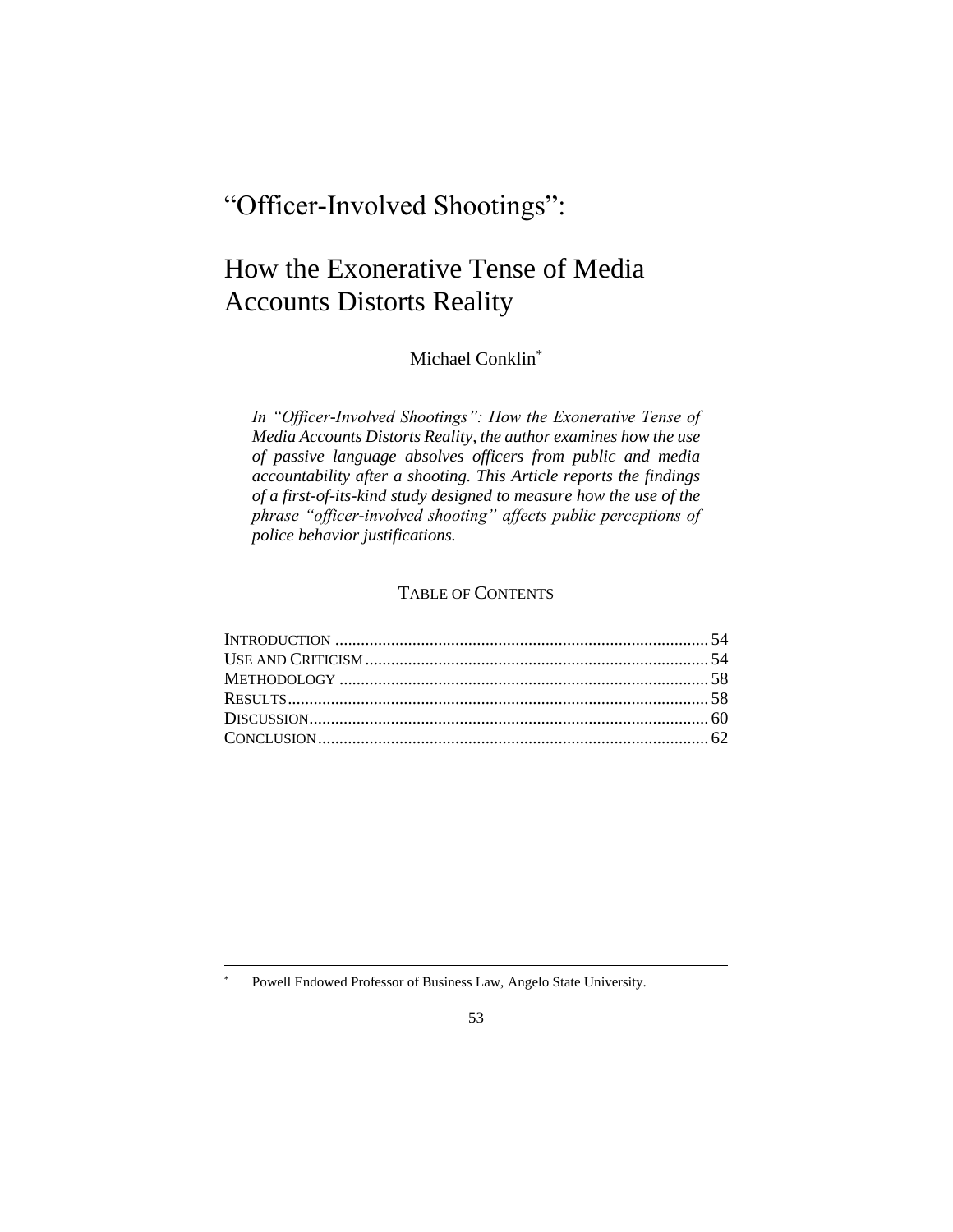#### **INTRODUCTION**

The passive voice is a frequently used tactic for acknowledging wrongdoing without actually acknowledging wrongdoing. The most famous example is likely the statement by politicians that "mistakes were made."<sup>1</sup> This tactic is so common that a new language tense was created to mockingly refer to it: the past exonerative tense.<sup>2</sup> This same rhetorical device is often used in media headlines by referring to a police officer shooting and killing a suspect as an "officer-involved shooting."

This Article reports the findings of a first-of-its-kind study designed to measure how the use of the phrase "officer-involved shooting" affects public perceptions of police behavior justifications. The results provide novel, empirical evidence for what civil rights advocates have long suspected. The results of this study also shed light on the dangerously symbiotic relationship between police public relations departments and the media. Finally, the highly peculiar results found at the demographic level call for replication with variation in future research.

#### USE AND CRITICISM

The first recorded use of the term "officer-involved shooting[]" was by a Long Beach Police Department detective in 1972.<sup>3</sup> From there it became popular with other police departments and is in common use nearly fifty years later. A trendline of Google searches for "officerinvolved shooting" over the last seventeen years produces a consistent upward trajectory.

<sup>1</sup> John M. Broder, *Familiar Fallback for Officials: 'Mistakes Were Made'*, N.Y. TIMES (Mar. 14, 2007), https://www.nytimes.com/2007/03/14/washington/14mistakes.html. 2 *Id.*

<sup>3</sup> *See* Mya Frazier, *Stop Using 'Officer-Involved Shooting'*, COLUM. JOURNALISM REV. (Aug. 7, 2020),<https://www.cjr.org/analysis/officer-involved-shooting.php> (stating that it was "likely" the first use of the phrase).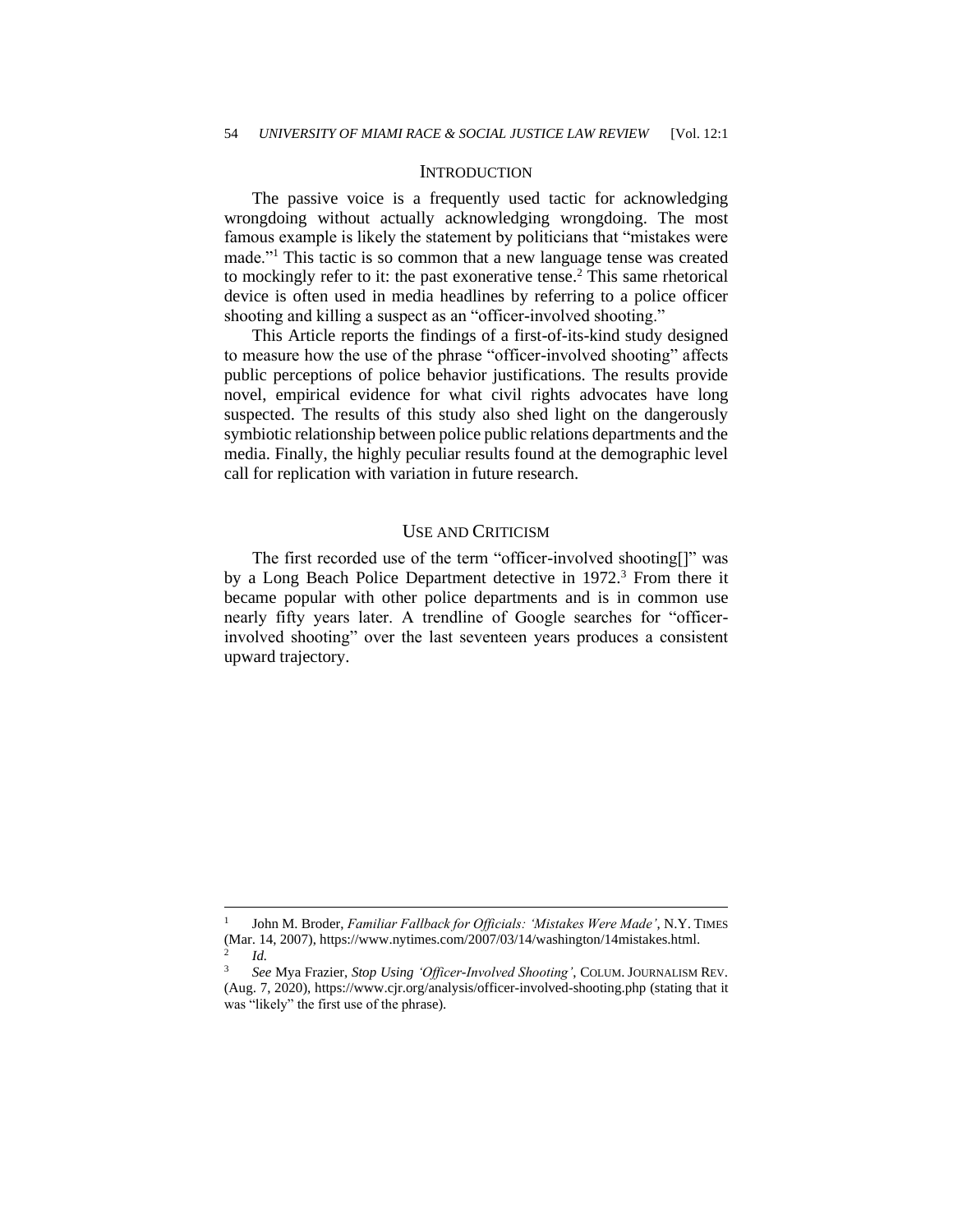

Much has been written about the harmful and deceptive nature of referring to the killing of a suspect by a police officer as an "officerinvolved shooting." However, the practice still seems reflexive for many media outlets. The ambiguity of the phrasing may function to minimize the potential culpability of the officers' actions.

"Officer-involved shooting" is grammatically problematic for a number of reasons. It is written in the passive voice, while the active voice generally flows better and is easier to understand. The passive voice takes the emphasis away from the subject of the sentence—meaning the phrase deemphasizes the police officer's actions. Furthermore, "Officer-involved shooting" is a deverbal noun phrase.<sup>4</sup> Because there is no verb, nobody is identified as doing anything; therefore, agency cannot be assigned to the subject.<sup>5</sup>

Additionally, removing definite articles and replacing them with indefinites helps diminish the perceived severity of the act. It is hard to create a mental image when referring to "an officer-involved shooting" because that could be anyone who did the shooting—male/female, black/white, officer/suspect, etc. Conversely, referring to how "Officer Joe Smith shot and killed . . ." is more powerful, as it functions to conjure an image of a specific person doing the shooting.<sup>6</sup> "Officer-involved

<sup>4</sup> *Id.*

<sup>5</sup> *Id.*

<sup>6</sup> For a step-by-step guide as to how language can be manipulated to turn "The quick brown fox jumps over the lazy dog" into "A lazy dog and a quick brown fox were both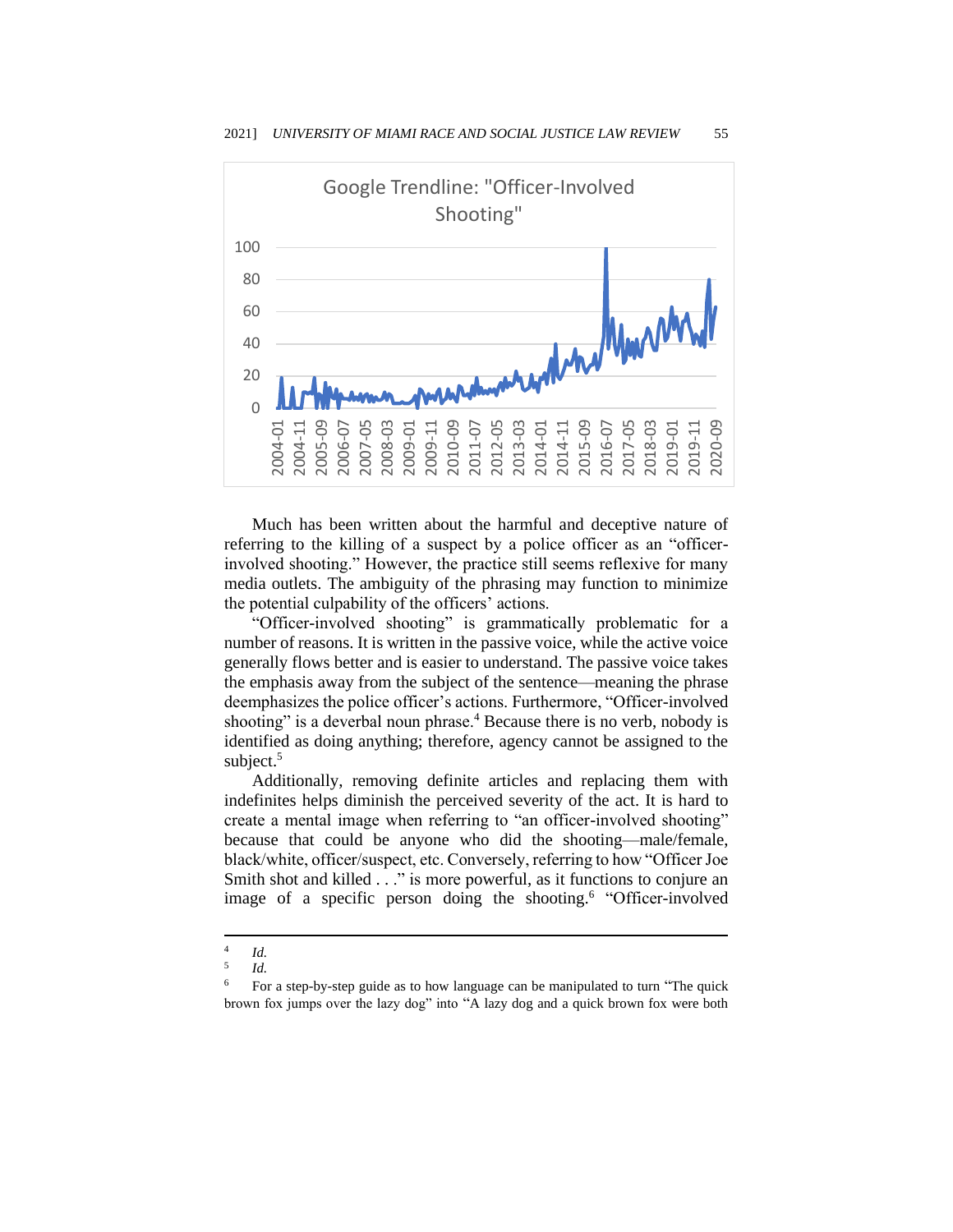shooting" is so commonly used that it helps to consider other examples of this grammatical structure to illuminate the absurdity. For example, a headline about a dog who bit someone phrased "Last night a dog-involved biting occurred" would leave readers puzzled as to who bit whom.<sup>7</sup>

The phrase "officer-involved shooting" is not just grammatically ambiguous; it also deceptively implies that the officer did not do the shooting. This is because referring to someone as being "involved" in an act insinuates that he was only involved in some tangential way.<sup>8</sup> If the subject was the primary actor, a more direct and active sentence structure should be used. $9$  For example, it would be misleading to say that Bernie Madoff was "involved" in a Ponzi scheme. This phrasing implies that Madoff was the victim of the Ponzi scheme or, at worst, played a minor role in enacting it. Madoff was far more than just involved; he was the architect of the scheme. Likewise, when an officer shoots and kills someone, he is more than just involved in the shooting; he carried out the shooting.

The study of media headlines is of immense importance because "headlines are likely the only contact that people have with most stories."<sup>10</sup> And even when media consumers do read the entire article, the headline plays a vital role in how readers interpret the information by first framing the issue.<sup>11</sup> Simply put, media consumption is a top-down activity in which information is interpreted in light of the headline.<sup>12</sup> Even when media consumers read an entire article, variations in the headline significantly affect how the reader recalls the information in the article.<sup>13</sup>

The Society of Professional Journalists Code of Ethics provides the following guidance that would be applicable to the use of "officerinvolved shootings."

involved in a jumping-related incident," *see* Vijith Assar, *An Interactive Guide to Ambiguous Grammar*, MCSWEENEY'S: FACEPALM PILOT: WHERE TECHNOLOGY MEETS STUPIDITY (Sept. 3, 2015), https://www.mcsweeneys.net/articles/an-interactive-guide-toambiguous-grammar.

<sup>7</sup> *See* Craig Martin, *Time to Kill the Term* "*Officer-Involved Shooting*", HUFFINGTON POST (Dec. 06, 2017), https://www.huffpost.com/entry/time-to-kill-the-termoff\_b\_7428072.

<sup>8</sup> *See id.*

 $\frac{9}{10}$  *See id.* 

<sup>10</sup> Blake C. Andrew, *Media-Generated Shortcuts: Do Newspaper Headlines Present Another Roadblock for Low-Information Rationality?*, 12 HARV.INT'L J. PRESS/POL. 24, 28 (2007).

 $\frac{11}{12}$  *Id.* at 28–29.

 $\frac{12}{13}$  *Id.* at 29.

<sup>13</sup> John G. Geer & Kim Fridkin Kahn, *Grabbing Attention: An Experimental Investigation of Headlines During Campaigns*, 10 POL. COMM. 175, 186 (1993).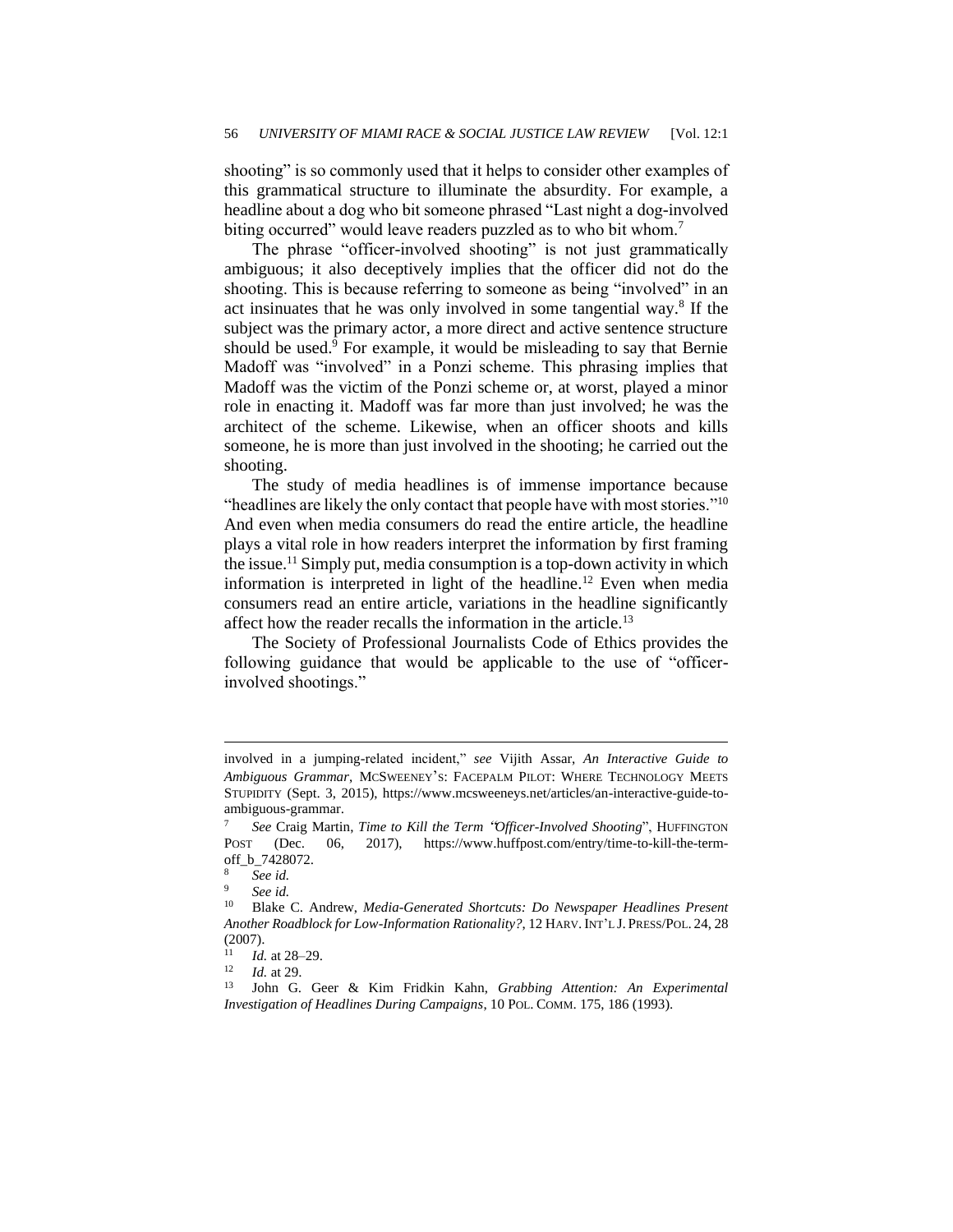- "Take special care not to misrepresent  $\dots$ ."<sup>14</sup>
- "Consider sources' motives . . . ."<sup>15</sup>
- "Be vigilant and courageous about holding those with power accountable."<sup>16</sup>
- "Recognize a special obligation to serve as watchdogs over public affairs and government."<sup>17</sup>
- "Never deliberately distort facts or context . . . ."<sup>18</sup>

Unfortunately, these general principles are not enough to stop the use of "officer-involved shooting." The *Associated Press Stylebook* would be an ideal place to stipulate that the practice is unacceptable. Unfortunately, the Associated Press (AP) continues to neglect this issue.<sup>19</sup> The AP even perpetuates the practice itself in its own headlines.<sup>20</sup>

Part of the problem is that police departments are well-funded organizations with experienced public relations professionals who put out press releases utilizing the language that promotes a narrative most beneficial to their side.<sup>21</sup> This makes the job of media outlets easier, as they can simply copy the language provided. Additionally, media outlets rely on police departments in many other ways, which creates a symbiotic relationship that the media is hesitant to risk losing.<sup>22</sup> Unfortunately there is no equally powerful civil rights organization to provide counter narratives, thus balancing the prepared statements available to the media to choose from.

<sup>14</sup> *SPJ Code of Ethics*, SOC'Y PROF. JOURNALISTS (Sept. 6, 2014, 4:49 PM), https://www.spj.org/ethicscode.asp.

<sup>15</sup> *Id.* In the context of the Society of Professional Journalists Code of Ethics, this refers to considering sources' motives before promising anonymity. *Id.* But the broader principle of considering the motives of police public relations' statements strongly applies to the topic of this Article.

 $\frac{16}{17}$  *Id.* 

 $\frac{17}{18}$  *Id.* 

 $\frac{18}{19}$  *Id.* 

<sup>19</sup> *See* Frazier, *supra* note 3.

<sup>20</sup> *See e.g.*, *Man Dies After an Officer-Involved Shooting in West Phoenix*, ASSOCIATED PRESS (July 5, 2020), https://apnews.com/article/f7cecc8d9ca4733076d0b7ad85af0d14; *Officer-Involved Shooting Investigated in Clay County,* ASSOCIATED PRESS (July 22, 2020), [https://apnews.com/article/df7e6478e00682b8c8294d1c47891504;](https://apnews.com/article/df7e6478e00682b8c8294d1c47891504)

*Police: Officer-Involved Shooting Still Under Investigation*, ASSOCIATED PRESS (July 3,  $2020$ )...

<sup>21</sup> Although beyond the scope of this research, it is worth noting the conflict of interest in how the police agencies that put out the misleading press releases are often the same agencies responsible for investigating the officers who commit the shootings.

<sup>22</sup> Paul Farhi & Elahe Izadi, *Journalists Are Reexamining Their Reliance on a Longtime Source: The Police*, WASH. POST (June 30, 2020, 11:49 AM).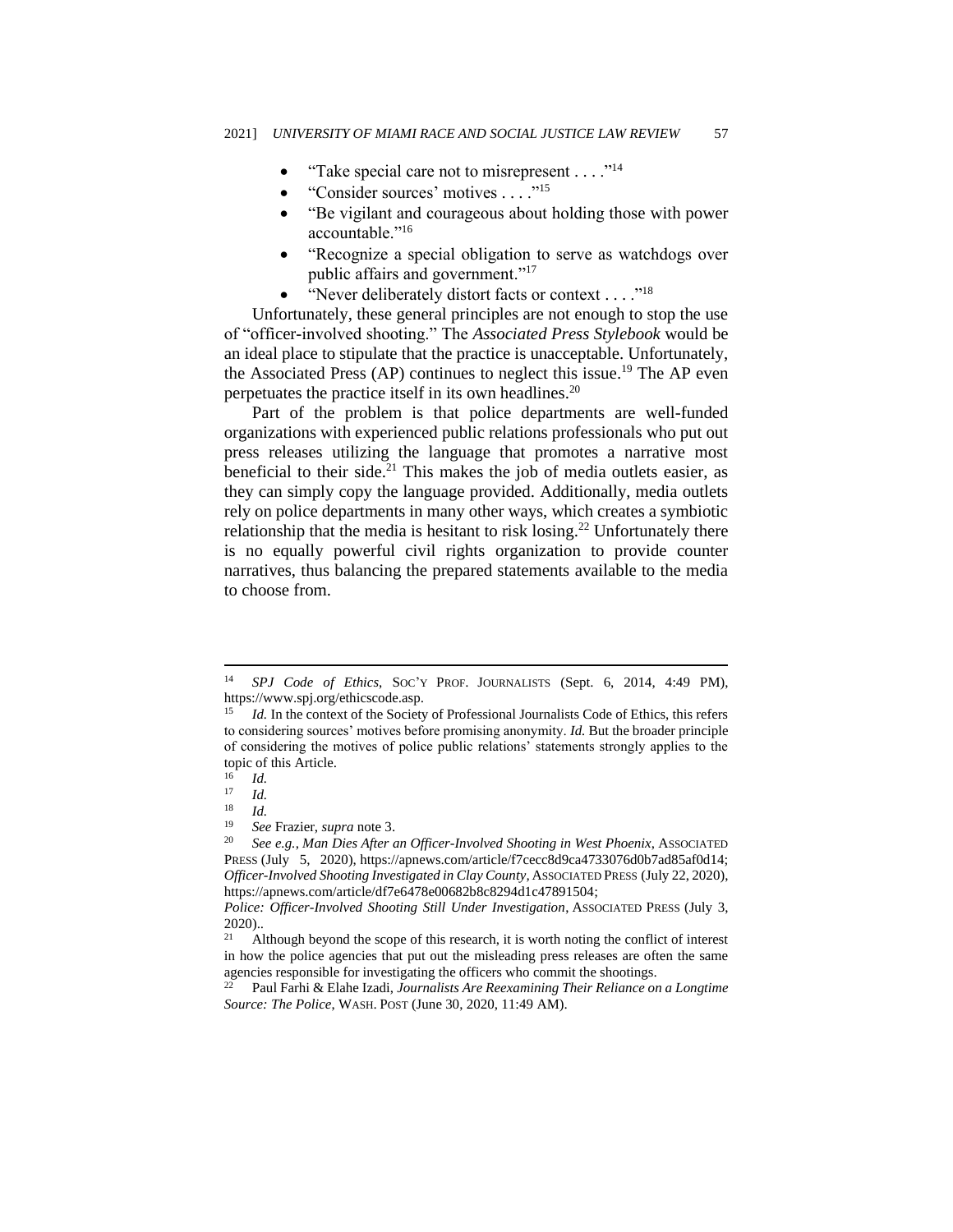#### **METHODOLOGY**

The survey was administered online to 121 participants in the summer of 2020. The average age of the participants was 32.9. <sup>23</sup> Male participants comprised 59% of the respondents, and female participants comprised 41%. Two different versions of the survey were utilized. After a series of demographic questions, participants were presented with one of the two following questions<sup>24</sup>:

[Officer-involved prompt:] You read the following headline, "Last night a 17-year-old burglary suspect was killed in an officer-involved shooting." Based only on this information, how would you judge the officer's behavior?

[Standard prompt:] You read the following headline, "Last night a police officer shot and killed a 17-year-old burglary suspect." Based only on this information, how would you judge the officer's behavior?

Participants were provided a 0–100 Likert scale to identify their perceptions of how justified the police shooting was. The survey defined 0 as "completely unjustified" and 100 as "completely justified."

It was hypothesized that the officer-involved prompt would result in more perceptions that the shooting was justified than the standard prompt. It was further hypothesized that this language-induced disparity would remain constant among all demographic variables even though, overall, conservatives would be more likely to find the shootings justified than liberals.

#### RESULTS

As hypothesized, survey participants who read the officer-involved prompt responded with higher approval levels of the officer's behavior than participants who read the standard prompt. The average response for the former was 41.0, while the average response for the latter was 33.8.

While the overall result was as expected, analyzing demographic differences returned surprising results. The two different prompts produced a greater disparity in responses from males than females. With females, the officer-involved prompt averaged 37.0, and the standard prompt averaged 40.0. With males, the officer-involved prompt averaged 43.1, and the standard prompt averaged 27.7.

<sup>23</sup> In order to protect anonymity, age ranges were provided instead of asking for the participant's exact age. Therefore, the survey average age of 32.9 is an approximation.

The language utilized in these two prompts was adapted from Radley Balko, *The Curious Grammar of Police Shootings*, WASH. POST (July 14, 2014, 1:04 PM), https://www.washingtonpost.com/news/the-watch/wp/2014/07/14/the-curious-grammarof-police-shootings/.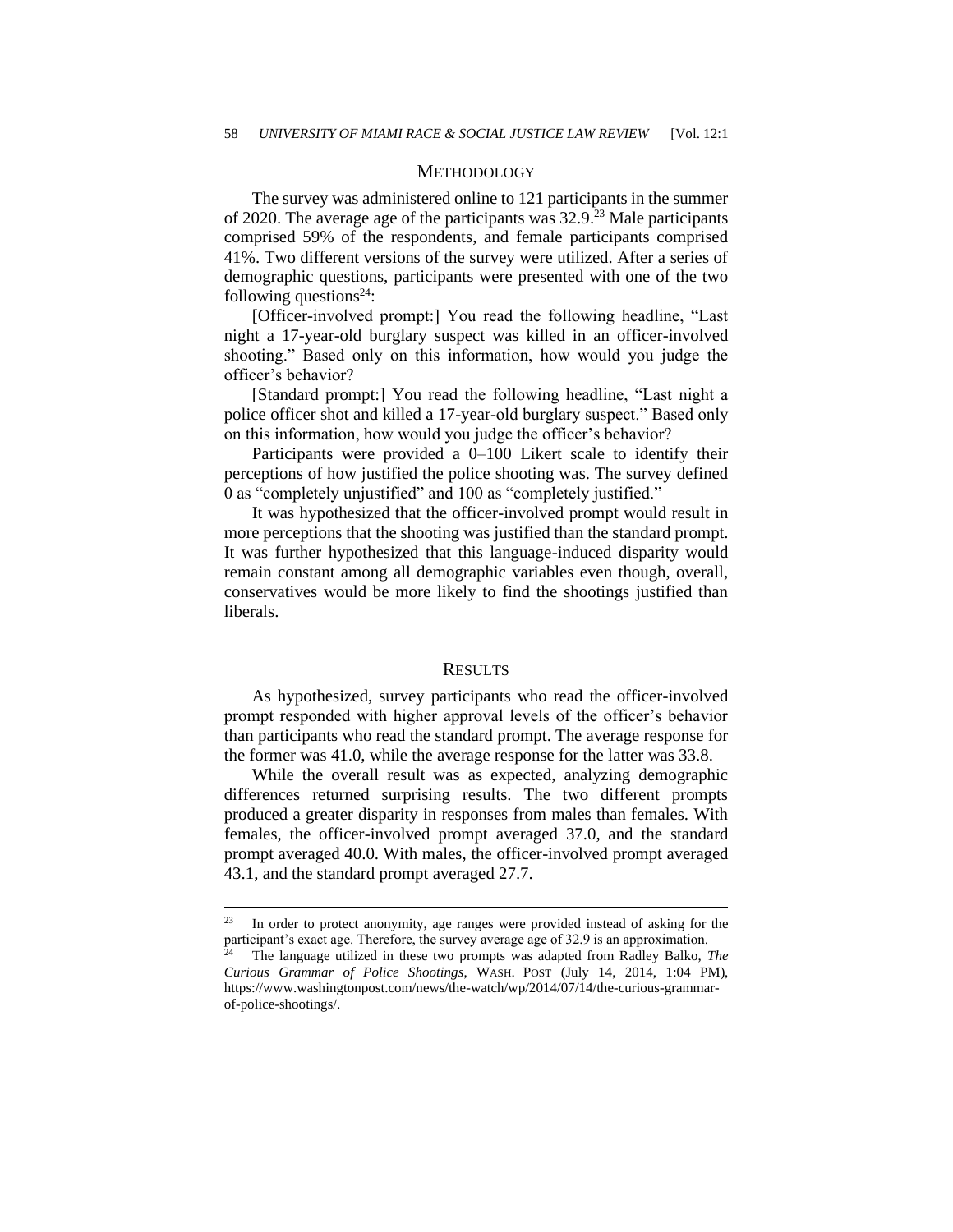

The most counterintuitive result of the survey involves differences based on participant political affiliation.<sup>25</sup> Liberals viewed the actions of the officers in both prompts as more justified than both moderates and conservatives.<sup>26</sup> Furthermore, liberals did not view the officer-involved prompt as more justified than the standard prompt, as both moderates and conservatives did. Conservatives viewed the officer's behavior in both prompts as more unjustified than both moderates and liberals. And the effect of the officer-involved language had the most significant effect on conservatives.<sup>27</sup>



<sup>&</sup>lt;sup>25</sup> This survey asked participants to define their political affiliations by moving a slider bar along a 0–100 Likert scale, with 0 being defined as "Extremely liberal" and 100 defined as "Extremely conservative." For purposes of political affiliation analysis, participants whose response was between 0–33 are defined as liberal, 34–66 as moderate, and 67–100 as conservative.<br> $26 \tI$ ihorale, or

Liberals averaged 43.5 for the officer-involved prompt and 46.0 for the standard prompt. Moderates averaged 42.6 for the officer-involved prompt and 35.0 for the standard prompt. Conservatives averaged 38.2 for the officer-involved prompt and 25.2 for the standard prompt.<br><sup>27</sup> Meaning co

Meaning, conservatives had the largest disparity in perceived justification between the two prompts.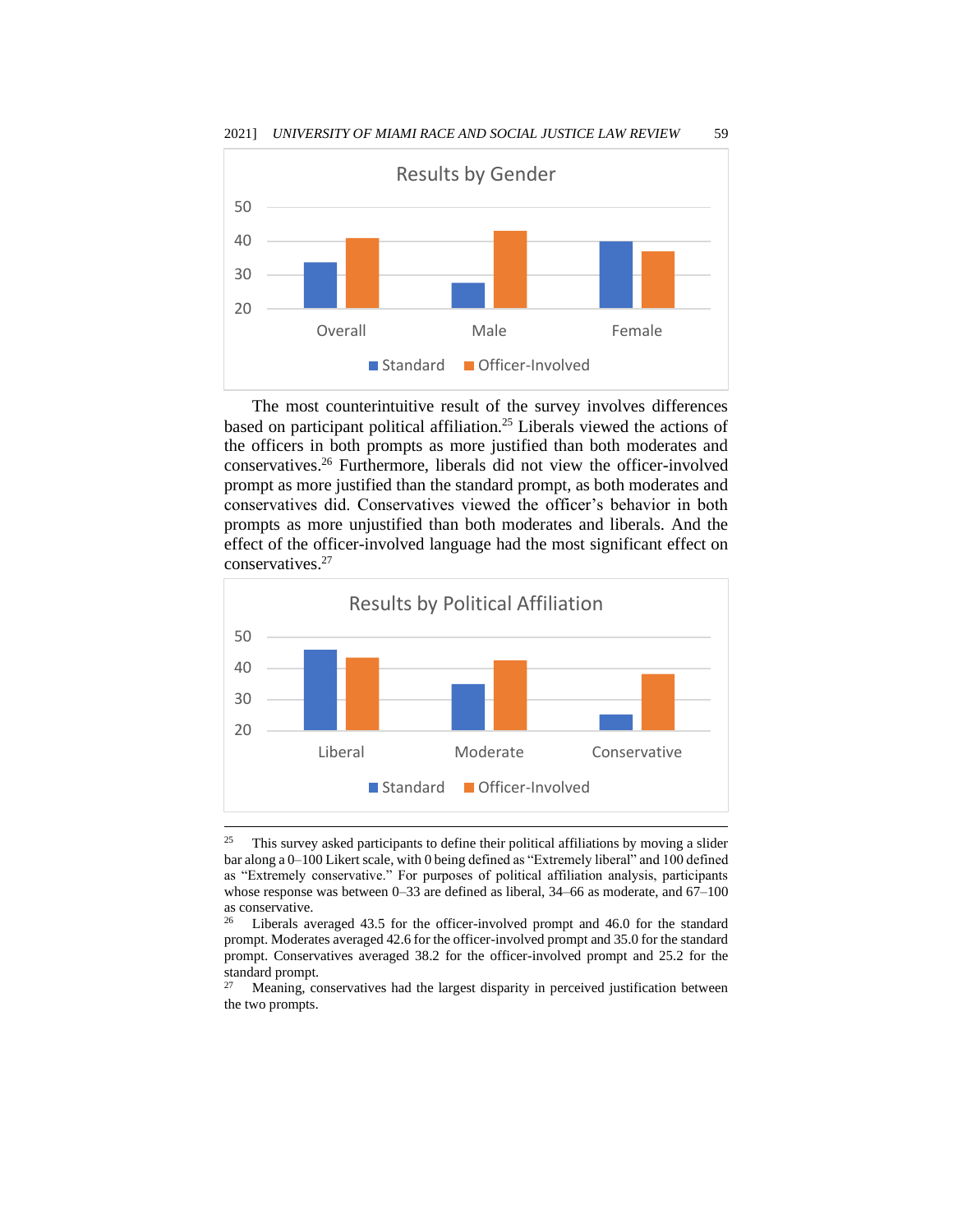#### **DISCUSSION**

The difference in the overall results between 33.8 and 41.0 are more significant than they first appear. This is because the 0–100 scale utilized spans the complete range of possible perceived officer justification. It was labeled from "completely unjustified" at 0 to "completely justified" at 100. Therefore, the 21% increase in perceived justification caused by the "officer-involved shooting" language demonstrates a highly significant effect on the reader. The cumulative effect of a 21% increase in perceived officer justification could easily be the difference between the support for policies such as defunding the police. Additionally, this could also lead to the difference between jury members voting to acquit or convict in a criminal trial of an officer.

Males viewed the officer-involved prompt as significantly more justified than the standard prompt, while females viewed it as slightly *less* justified. This result was unexpected, and a potential explanation is difficult to produce. The explanation that males are more likely to give the benefit of the doubt to police officers—who are disproportionately male<sup>28</sup>—is consistent with the officer-involved prompt results (which males viewed as more justified than females) but inconsistent with the standard prompt results (which males viewed as less justified than females). Additional explanations such as females having more sympathy for the young victim or females demonstrating more concern with being burglarized themselves would likewise only be consistent with the results of one prompt, while inconsistent with the other.

It should be noted that, since the information ultimately provided in the two prompts is identical (an officer shot and killed a burglary suspect), the average level of perceived justification from the two prompts should be close to equal if the group making the judgements is perfectly logical. Therefore, the fact that females deviated significantly less between the two prompts than males means that females were far less inappropriately manipulated by the wording of the prompts. Perhaps females are on average more educated regarding the issue of deceptive criminal justice headlines and thus better equipped to moderate their responses.

The results based on political affiliation were unexpected. It was hypothesized that conservatives would view the officer's behavior in both prompts as more justified than liberals, and yet the opposite occurred. Furthermore, this was a consistent trend throughout the three political affiliated groups. Meaning, for both prompts, the perceived justification of

<sup>28</sup> In 2018, law enforcement officers were 87.4% male. *Gender Distribution of Full-Time Law Enforcement Employees in the United States in 2018 2019*, STATISTA (Oct. 10, 2019), https://www.statista.com/statistics/195324/gender-distribution-of-full-time-lawenforcement-employees-in-the-us/.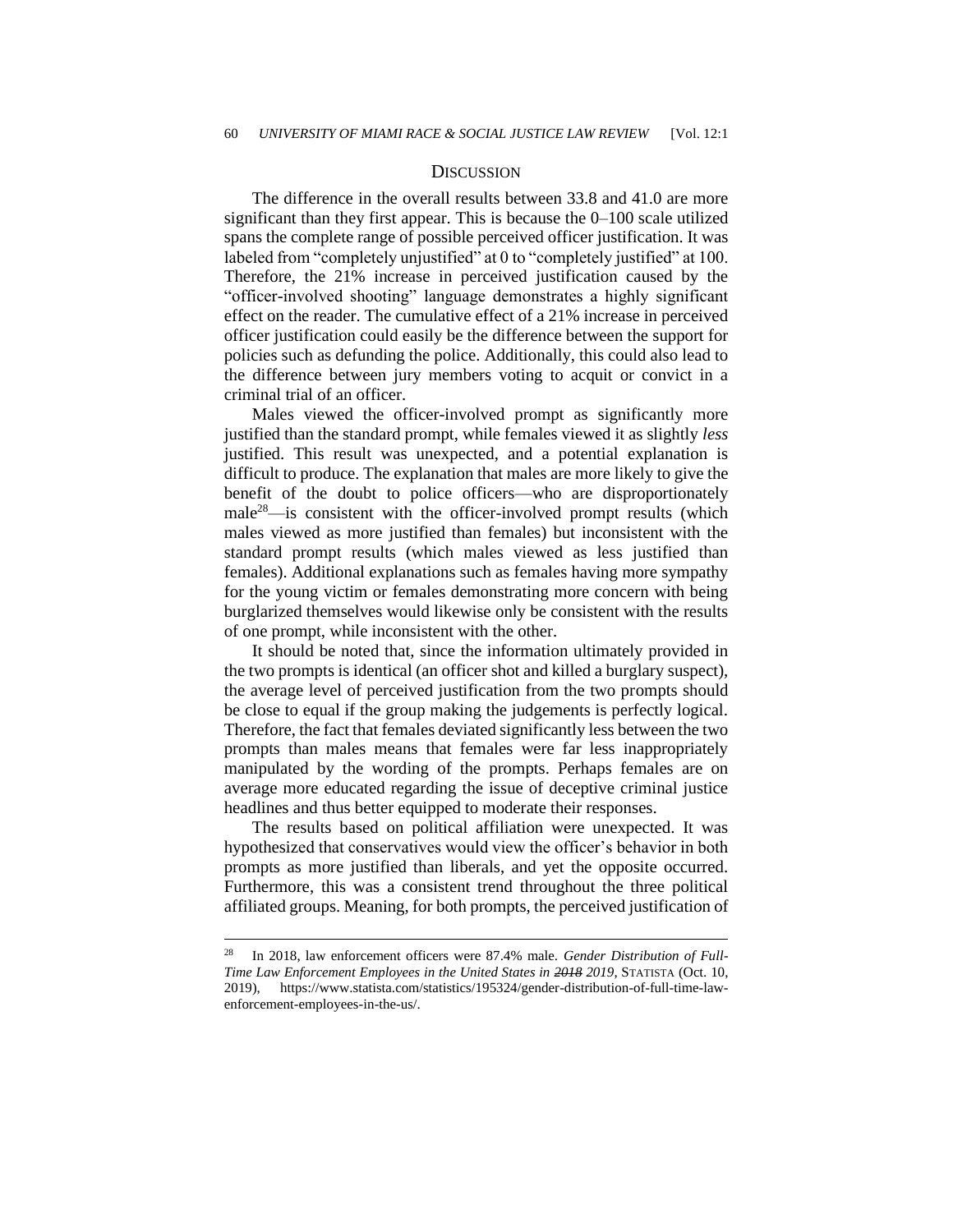the officer's behavior increased moving from conservative to moderate and from moderate to liberal. This is a highly peculiar result given that conservatives voice far more support for police officers than liberals.<sup>29</sup>

Perhaps survey participants were anticipating likely criticism on the issue from their political affiliation (conservatives being too supportive of police and liberals being too critical of police). With this in mind, liberals and conservatives may have modulated or restrained their responses accordingly, whether consciously or otherwise. This would explain the inversion of the conservative and liberal results and would also explain why moderates fell between the two extremes (because moderates are not associated with an extreme position on the issue that would need to be countered). An additional explanation for the unexpected results based on political affiliation is that because conservatives are more pro-police, their lower levels of perceived justification demonstrate that they are holding the police to a higher standard.

The results of this first-of-its-kind study invite replication with variation. The following variables could be tested in future versions of the survey:

- Mentioning the suspect was unarmed
- Referencing a pattern such as "For the fifth time this week, an officer shot and killed . . ."
- Stating the officer and/or suspect's race
- Analyzing survey participants' race as a demographic factor $30$
- Selectively including information about the suspect, such as "A father of two was shot and killed by police . . ." Or "An ex-felon was shot and killed by police . . ."
- Identifying the police officer by name to create a visual image of the shooting
- Including questions about policing policy, such as defunding the police, to see how media accounts affect such support

It is of note that the average level of justification for either of the prompts and for any of the demographic subgroups always remained less than fifty. It is ultimately unknowable what percentage of police shootings are justified and therefore unknowable what the "correct" level of predicted justification is upon being informed that an officer killed a suspect. Regardless, the results of this survey demonstrate high levels of

<sup>29</sup> *Partisans Differ Widely in Views of Police Officers, College Professors*, PEW RES. CTR. (Sept. 13, 2017), https://www.pewresearch.org/politics/2017/09/13/partisans-differwidely-in-views-of-police-officers-college-professors/.

While race was recorded as a demographic factor in the present study, it was determined there was not enough diversity among participants to measure effects attributable to participant race.